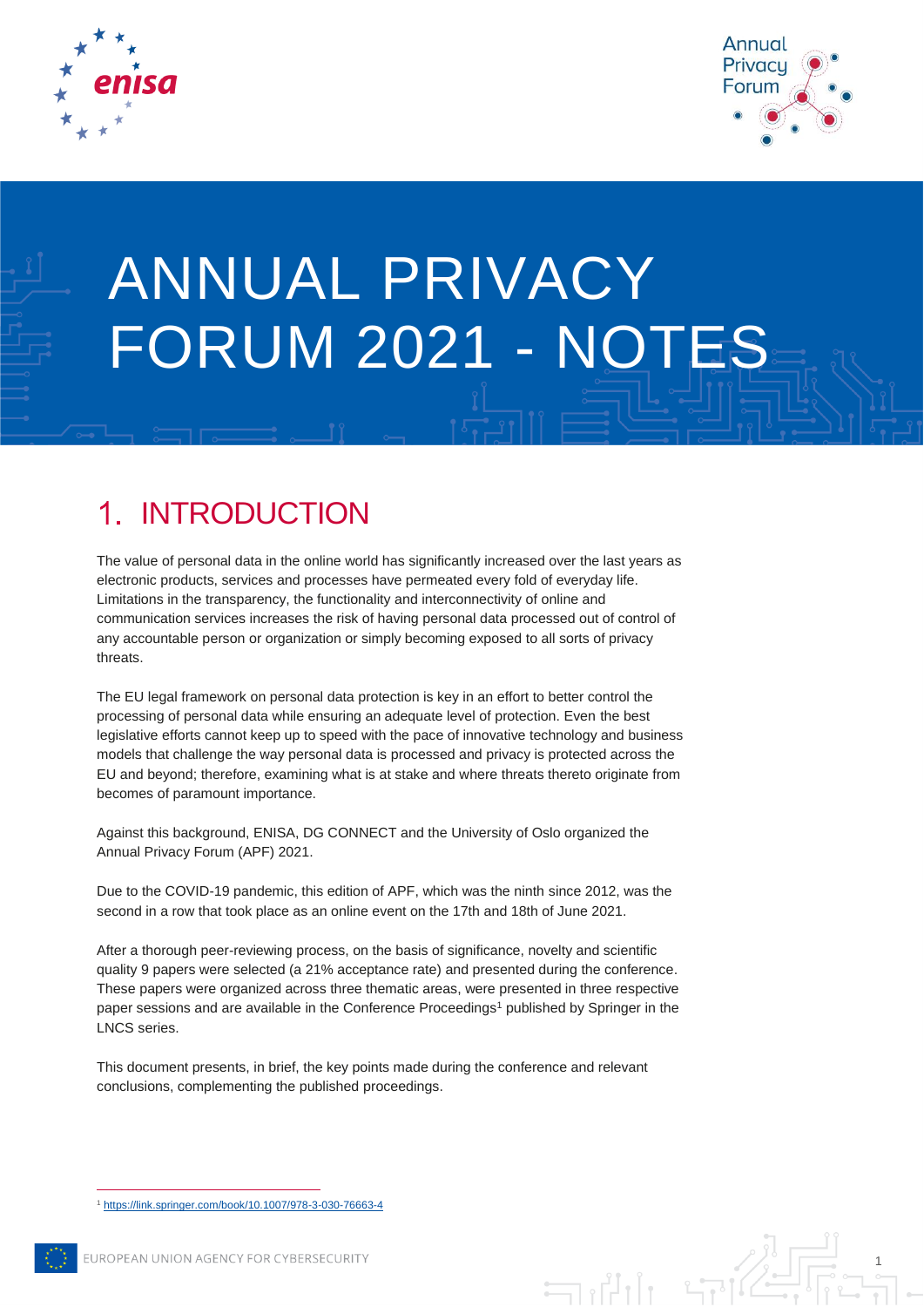

# DAY 1 – JUNE 17, 2021

### **2.1 OPENING REMARKS**

**Evangelos Ouzounis**, head of ENISA's Policy Development and Implementation Unit, welcomed the participants and opened the conference, introducing the motto of the event "Bringing Research and Policy Together" and thanking the co-organizers of the 2021 edition.

**Nils Gruschka**, Associate Professor at the University of Oslo followed, presented some of Oslo's landmarks, virtually transporting the participants to the Norwegian capital. Dr. Gruschka introduced Stephan Oepen, the head of the Informatics Department of the University of Oslo that is hosted in one of the largest computer science buildings in northern Europe and is named after Ole-Johan Dahl, one of the two inventors of Object Oriented Programming.

**Prof. Oepen** emphasized the importance of balancing technological development and societal needs taking into account privacy considerations, briefly presenting the example of the Norwegian Covid-19 contact tracing app, which was initially suspended by the country's DPA, due to privacy concerns. He then briefly presented the department's initiatives and research groups, including research groups on privacy and information security, which are among the areas of strategic investment for the university.

#### **2.2 KEYNOTE TALKS**

**Bjørn Erik Thon** the Commissioner and general director of Datatilsynet, the Norwegian DPA was the first keynote speaker. He elaborated on the case of the Norwegian covid-19 contact tracing app that was mentioned in the introduction explaining that Datatilsynet acts as an advisor but also as an inspection body. In the initial phases, they acted as advisors, to the ministry and the developers. After the launch of the app, they initiated an investigation, which turned into a big public discussion involving human rights protection where politicians were involved and even Amnesty International. The EDPB's opinion confirmed that the use of GPS for contact tracing was not appropriate and finally Datatilsynet issued a decision for the temporary ban of the processing in the beginning of June 2020, right in the middle of the pandemic. The public health authority reacted in compliance, by scrapping and deleting all collected data, given also that the usefulness of the app was not proven, due to very low adoption rates. A new app was designed in Norway and it was ready around Christmas time. He also confirmed that right now there's no open case concerning the new app. Next, Bjørn Erik Thon briefly presented the regulatory sandbox project, an initiative of Datatilsynet. It is a test environment where enterprises and public bodies can try new non-profit and innovative products, technologies and services closely followed by the DPA technologists and lawyers, promoting privacy friendly digitalization and development and especially Privacy by Design, even in areas such as machine learning and artificial intelligence. The sandbox received 25 high quality applications and four of them were chosen at the beginning of its operation on January 2021. He stated that he's confident that this project will prove to be a great success and that innovation and data protection can go hand in hand.

#### **Final text pending approval by the speaker.**

**Aleid Wolfsen**, deputy chair of the EDPB and chairman of the Dutch DPA, presented a concrete overview of the debates that the EDPB and EU/EEA DPAs are currently engaged in. He explained, that the EDPB is committed to support the co-legislators especially in relation to the rights to privacy and the protection of personal data. The EDPB and the EDPS are currently preparing their joint opinion on the proposed Artificial Intelligence Regulation**Error! Bookmark not defined.**. He stated that both institutions will emphasize that the AI Regulation should be aligned with the existing EU legislative framework including EU data protection rules, since the GDPR rules are applicable as long as there is personal data processing, even in AI. Another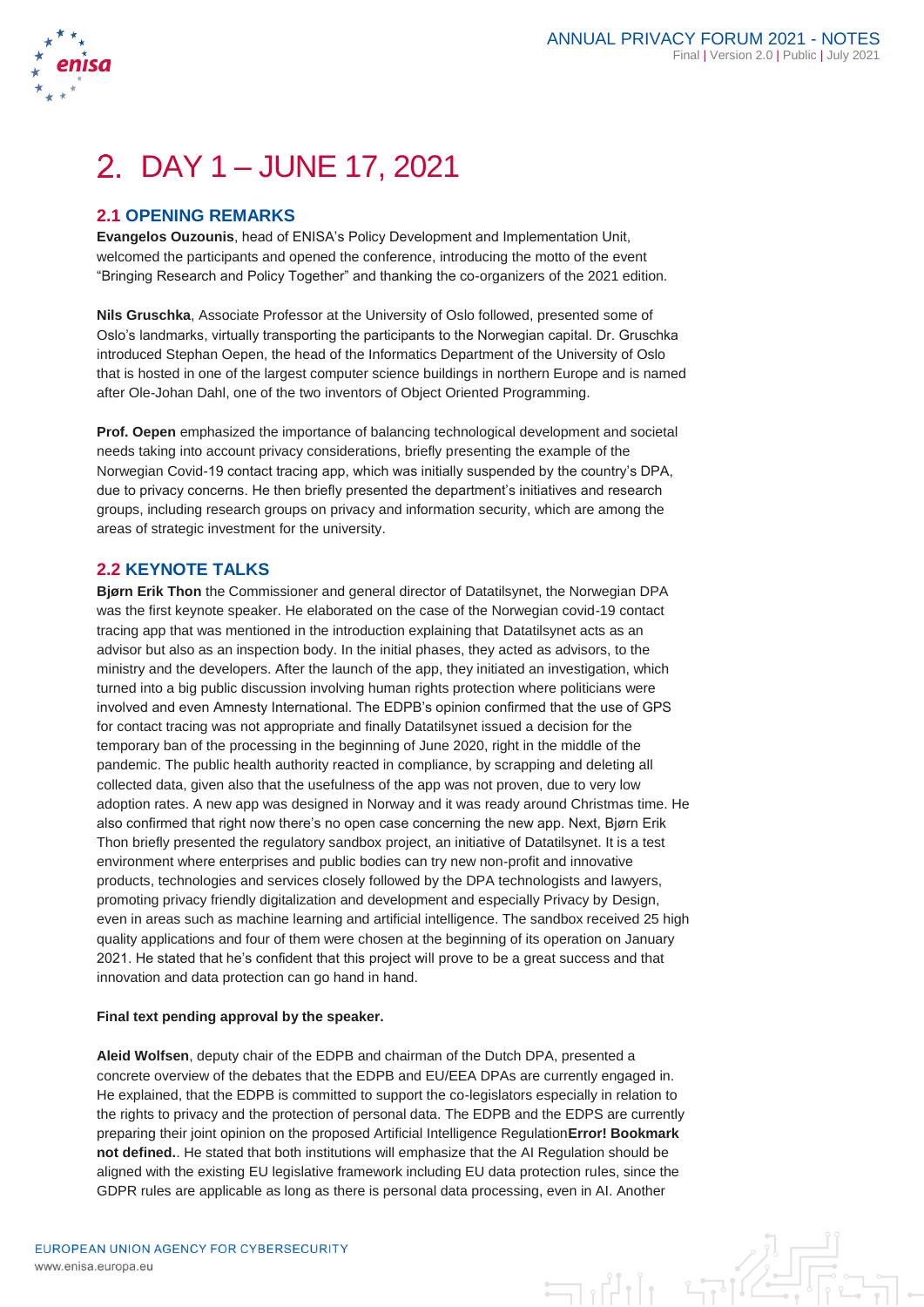

recent policy initiative which impacts the EU data protection framework is the proposed Data Governance Act that entails significant inconsistencies with the GDPR, in particular with regards to definitions and terminology, the need for legitimate legal basis, transparency and appropriate safeguards for the enforcement of these rules. He stated that data reuse, sharing and availability may generate benefits, but entail risks to the fundamental rights of individuals. So, data protection principles must be implemented from the early design stages of data processing. For the e-Privacy Regulation, he also stated that according to the EDPBs view<sup>2</sup>, the review of the regulation has taken too long and it is high time to provide legal certainty for all stakeholders. It is vital that the future regulation does not lower the level of protection offered by the current directive. Subsequently, Mr. Wolfsen explained that one of the key priorities of the EDPB is to support stakeholders and especially SMEs with practical guidance and examples, specifically referring to the recently adopted guidance regarding Data Breach Notification<sup>3</sup>, the storage of credit card data for the sole purpose of facilitating further online transactions<sup>4</sup>, the final version of the much awaited recommendations on supplementary measures for international transfers<sup>5</sup>, that was adopted on the next day, and the forthcoming guidance on pseudonymization and anonymization. Finally, he stated that the EDPB is developing a new tool for SMEs in order to bring together and under one single platform all the available practical guidance developed by national DPAs. Answering a question, Mr Wolfsen stated that the topic of dark patterns is under discussion in several of the EDPB's subgroups.

### **2.3 INVITED TALKS**

Elise Lassus from the Fundamental Rights Agency presented the activities of the agency with respect to AI and fundamental rights. These activities date back from 2017 and include papers on discrimination, on preventing unlawful profiling, on data quality and AI, on facial recognition technology for LEAs and last year on AI and fundamental rights, which was presented during the conference. Current work also includes algorithmic biases. She noted that in AI, the focus on ethics might be quite attractive but when taken in isolation, they are voluntary, nonenforceable and non-standardized. Fundamental rights, on the contrary, are legally binding, hold the state accountable and examine the harms of individuals. FRA's research spanned on 5 Member States, different areas of use of AI and different levels of automation and complexity. According to the research the most important reason for using AI was increased efficiency. Mrs Lassus pointed out that efficiency alone cannot justify an interference with fundamental rights. Interviewed personnel stressed the importance of human intervention, but without being able to accurately describe how this intervention happened. They also feel uncertain on how data protection legislation is applied. The study showed that there's lack of in-depth analysis of nondiscrimination issues, e.g. on the rights of the child or on people with disabilities, although interviewed persons believe that their system does not lead to discrimination. Another conclusion was that in order to ensure access to an effective remedy, transparency and access to information are crucial including the need to explain the automated decision, without relying on traditional ways of providing remedies and information. The study also showed that an AI system can also impact almost all fundamental rights. FRA's recommendation is that any future AI regulation needs to be evidence-based, rights-based and applicable in practice taking into account the full scope of fundamental rights. The agency calls for targeted research to ensure non-discrimination, for more guidance on data protection and AI and for more transparency.

<sup>2</sup> See https://edpb.europa.eu/our-work-tools/our-documents/statements/statement-032021-eprivacy-regulation\_en 3 See https://edpb.europa.eu/our-work-tools/documents/public-consultations/2021/guidelines-012021-examples-regardingdata-breach\_en

<sup>4</sup> See https://edpb.europa.eu/our-work-tools/our-documents/recommendations/recommendations-022021-legal-basisstorage-credit-card\_en

<sup>5</sup> See https://edpb.europa.eu/our-work-tools/our-documents/recommendations/recommendations-012020-measuressupplement-transfer\_en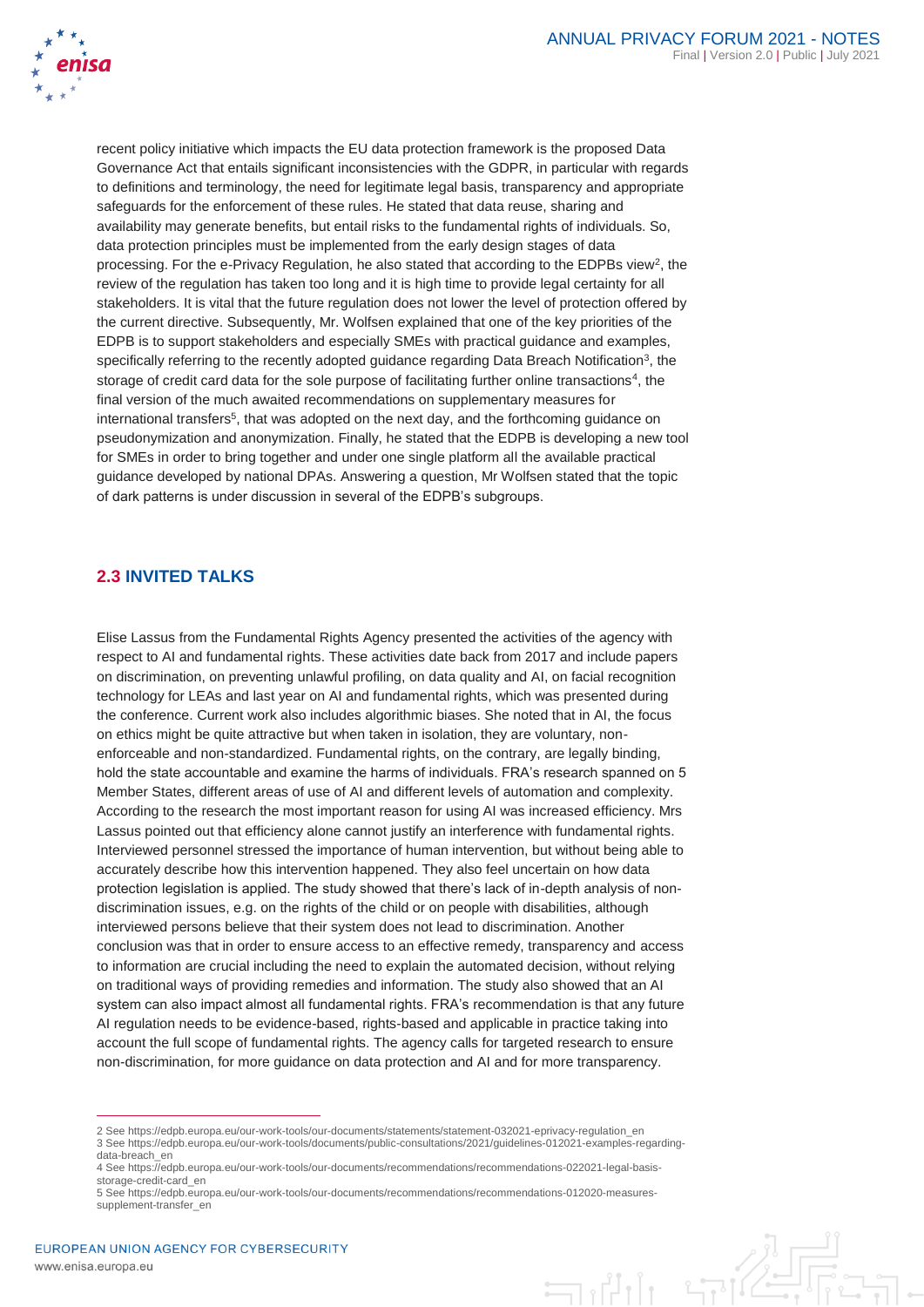

**Philippe Gerard**, adviser at European Commission DG CONNECT, followed, who explained the Commission's initiative on digital principles, which is part of the Commission's vision for digital transformation by 2030 that was published on March 2021. These principles should reflect the European way for the digital society, with people at the centre of a sustainable and prosperous digital future. Users, policy makers and digital operators will use these principles and the digital citizenship for the benefit of everyone. The principles are essential concepts, based on the already existing EU values which remain unaffected, serving as a foundation for a human-centric, secure and open digital environment. The principles were put in public consultation that is open until the  $2<sup>nd</sup>$  of September 2021<sup>6</sup>. One section of the proposed digital principles is dealing with the need for a secure and trusted online environment, including confidentiality of electronic communications and the protection of information stored on devices. Philippe Gerard encouraged everyone to participate to the consultation. Building on the public consultation, the Commission will make a proposal for a joint inter institutional solemn declaration with the European Parliament and the Council by the end of 2021.

## **2.4 PANEL SESSION I: SECURITY OF PERSONAL DATA: LESSONS LEARNT AND CONSIDERATIONS FOR THE "NEW" NORMALITY**

Panellists: Petros Efstathopoulos (NortonLifeLock), Lilian Mitrou (University of the Aegean), Piotr Drobek (Polish DPA), Moderator: Prokopios Drogkaris (ENISA)

Prokopios Drogkaris, after introducing the panellists, introduced the topic of the session, by noticing that several of the keynote speakers have already touched upon the impact of the pandemic and new legislative proposals like the new AI regulation proposal on data protection and on the security of personal data.

Petros Efstathopoulos started his talk referring to the recent Norton Labs Consumer Cyber Safety Pulse Report<sup>7</sup>. Current threats are following covid-19, so the primary activity they notice are pandemic related scams. Phishing campaigns are still the No. 1 threat to Cyber Safety globally and these included vaccine-oriented scams, tax refund and financial relief scams as well as tech support scams. For the near future, they expect a shift to post covid-19 scams, like vaccine passport fraud, ransomware attacks and supply-chain attacks. Mr. Efstathopoulos noted the fast rising of stalkerware, a form of malware designed to secretly monitor a person's electronic activity, which is a particular danger for sensitive social groups, like victims of domestic abuse. He then elaborated on five specific examples of threats for consumers: Cryptocurrency, Phishing and smishing, Tax fraud, Covid-19 vaccination scams and Gaming threats.

Lilian Mitrou focused on the lessons learnt from the pandemic in terms of privacy and data protection, since technology was used in the fight against covid-19 with several engineering solutions, like the covid-19 tracing apps. Τechnology was used also as the answer to the challenges induced by lockdowns ad forced physical distanve, while at the same time, introducing risks to the rights and freedoms of individuals, that were unthinkable before the pandemic. Especially, in times of crises, it is crucial for public and private actors to conduct effective and appropriate balancing exercises to ensure that public health protection measures do not disproportionally affect fundamental rights. She underlined that - as EDPB and EDPS statements also recall at any chance - data protection does not constitute an obstacle for fighting even this complex and unpredictable the current pandemic . Prof. Mitrou focused on digital covid-19 certificates. These are not associated with the pandemic, but with the motto "back to normal life" and enable the individual to safely enter places and travel. She reminded that vaccination cards were already used for people travelling to specific distant countries

<sup>6</sup> See https://digital-strategy.ec.europa.eu/en/consultations/public-consultation-set-european-digital-principles

<sup>7</sup> See https://www.nortonlifelock.com/blogs/norton-labs/june-2021-cyber-safety-pulse-report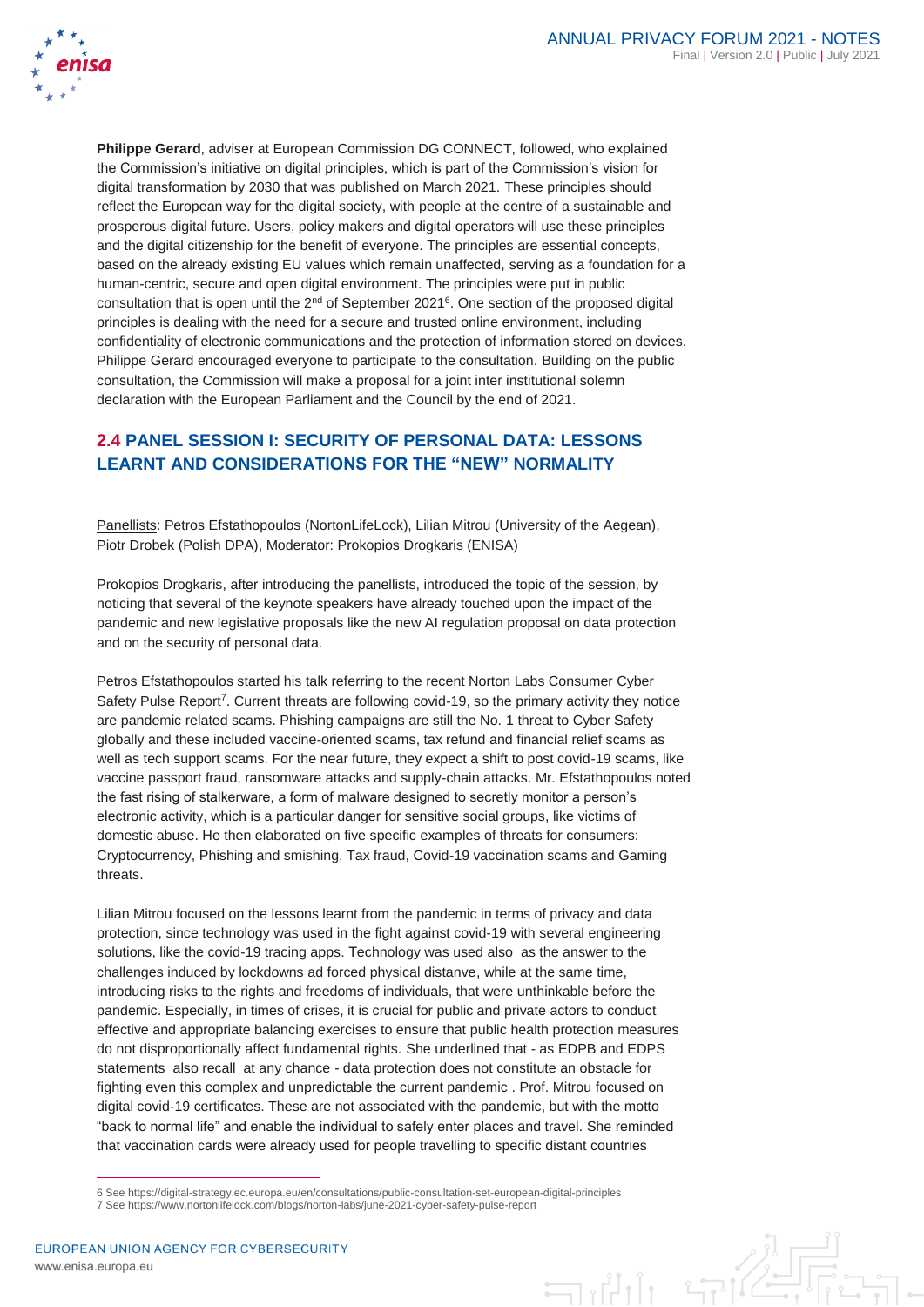

anddhe explained what the EU digital green certificate will contain . According to L. Mitrou the EU regulation tries to achieve a balance between objectives of general interest and the right to self-determination as well as the respect to the fundamental rights to privacy and data protection. According to Professor Mitrou, the main challenges are connected to the further use of this certificate, e.g. the storage, the potential uses and users, the retention period. Examples from Member States like Germany and Austria indicate that further use of these data is possible. But any plan for incorporating a digital certificate for everyday use, should include the use of anonymous and untraceable information unless explicitly provided by law. Identities should be securely verified and users of verification should be strongly authenticated. Security measures are needed to mitigate information security risks such as certification forgery. However, these certificates are not immune to impediments that may affect their adoption and acceptance, just as the contact tracing apps. Any solution will have to pass the test of efficiency, proportionality, social, ethical and legal acceptability. Professor Mitrou finished by stating that the main challenge for the use of these certificates is that in order to safeguard security, accuracy and integrity we would probably have to sacrifice privacy, so a trust framework that protects both values, security and privacy, is needed.

Piotr Drobek stated that the pandemic was the catalyst for the rapid transfer of various services to the cyberspace, without any prior preparation either from organizations or from individuals. In terms of covid-19 tracing apps, it is now obvious that the implementation of even the best app, is not sufficient to fight the pandemic. For the digital green certificate, it should be noted that its use should be time limited and there are guarantees such as storage prohibition. But the regulation does not cover the use of the certificate within Member States in several sectors. Thus, a major risk is the potential use of these data for other purposes and the conditions of use should be explicitly defined in national laws and proper apps should be build. According to his opinion, any initiatives in this field should be coordinated at EU level. Piotr Drobek stressed the need for more transparency and proper DPIAs.

In the Q&A section of the panel session, Lilian Mitrou reminded that the French DPA has allowed the mandatory use of the certificate for events with more than 1000 participants<sup>8</sup> but such decisions should be taken while considering the specific context and situation. Priority to vaccinated individuals is not a purely data protection or security issue, but is mainly ethical question related to well-being freedom and discriminationOn the one side vaccinated persons should be able to enjoy a "safe" and free environment but on the other side stigmatization risks should be faced. The data protection issue is related to how one can regulate the strict use of the certificate, without allowing storage and any unlawful further processing . Piotr Drobek added that even with covid-19 apps, the main issue was how to build trust with the users and that the digital green certificate should be time and purpose limited.

Petros Efstathopoulos explained that online tracking is different than the above covid-19 activities and solutions to prove the identity and attributes of an individual. Technology provides solutions that are respectful of user rights. Research around verifiable credentials, zero knowledge proofs, self-sovereign identities provide strong safety and cryptographic guarantees, are standardized and provide selective disclosure under the control of the individual. This technology is quite mature and can be used as long as it is supported by issuing authorities and can provide to users the option to decide what's best for them.

In her closing statement, Lilian Mitrou argued that AI has played a strong role during the pandemic, for analysis, prediction or research. But the tools that were implemented should withstand the "high risk" test of the AI regulation. The GDPR already provides the tools to deal with these uses, through DPIAs, although Prof. Mitrou stated that "especially when taken in the middle of a crisis, no decision is perfect" while mentioning that . in this period several DPIAs were conducted under emergency and without having the time and possibility for consultation

<sup>8</sup> See https://www.cnil.fr/fr/covid-19-la-cnil-rend-son-avis-sur-les-conditions-de-mise-en-oeuvre-du-passe-sanitaire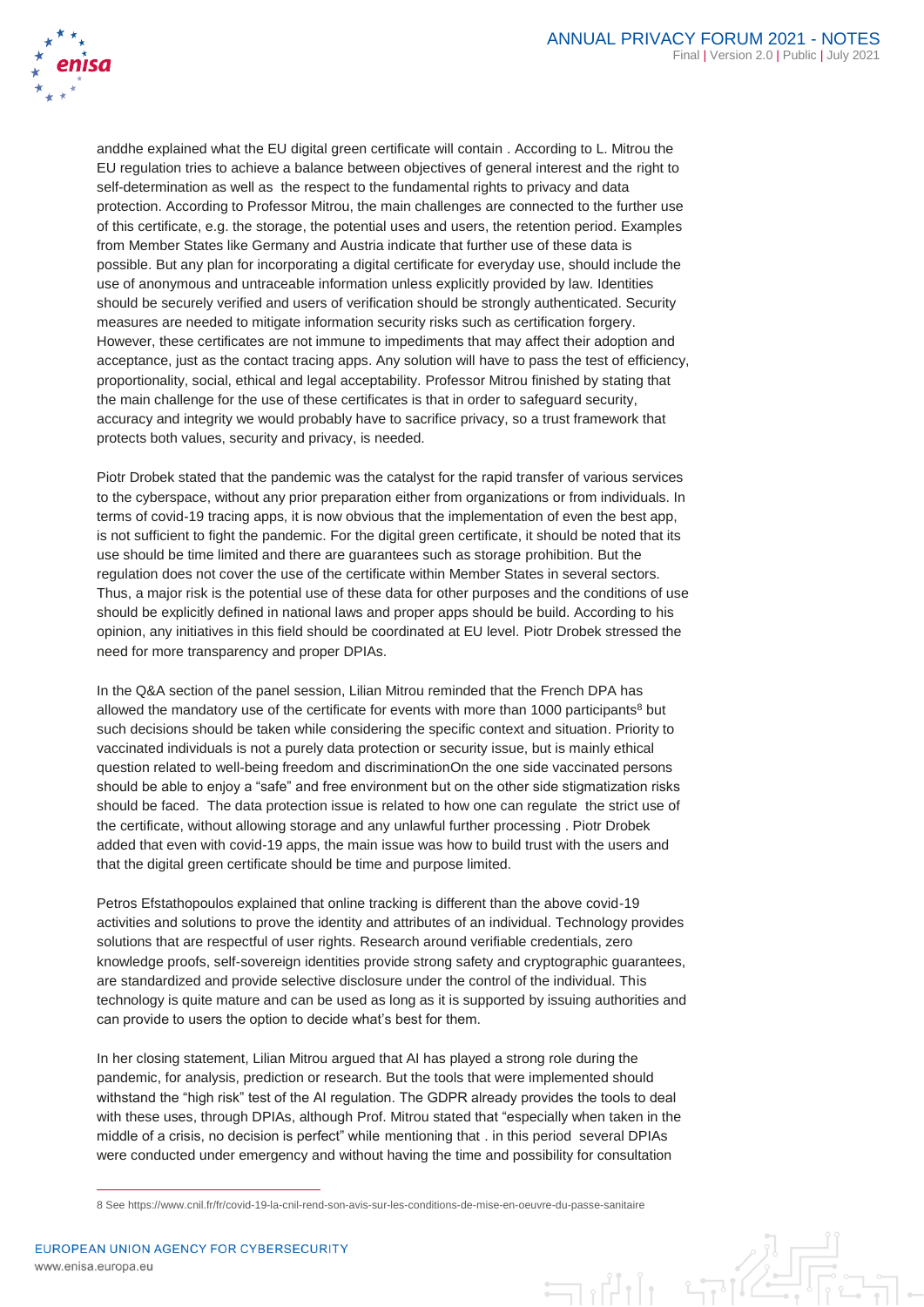

and trust building dialogue with stakeholders. Piotr Drobek fully agreed, adding that DPIAs are dealt as a formal obligation. He argued that in addition to the risk based approach, the precautionary principle should be taken into account, especially in relation to the effects of the AI system to individuals. The GDPR's article 22 provides a guarantee which might not always be effective. Petros Efstathopoulos stated that since AI is as good as the data you feed it, the challenge is where to draw the line between utility and privacy. Finding the right balance will benefit AI research while preserving individual rights.

# DAY 2 – JUNE 18, 2021

### **3.1 OPENING REMARKS**

**Juhan Lepassaar**, Executive Director of ENISA, welcomed everyone from all over the world to the conference and explained that the approaches of security by design and privacy by design bring together the respective communities. Cybersecurity and privacy are different sides of the same coin and are closely interlinked, as the pandemic demonstrated. The role of the APF is to bring together these two sides and investigate how these symbiotic areas can strengthen in practice. Two examples are the e-Privacy Regulation, since proper protection of metadata is vital for cyber resilience, and the new concept of European ID that has been proposed.

### **3.2 KEYNOTE TALK**

**Lorena Boix Alonso** (Director for Digital Society, Trust and Cybersecurity in DG CONNECT of the European Commission) explained that the term "Digital" is the focus of the Commission, but not in any way, but at the service of citizens. That's why their privacy is so important. New legislation is designed with privacy by design in mind. The e-Privacy Regulation which is currently in trilogue, will also foster innovation, updating the provisions to recent technological advancements. The Digital Green Certificate is another example of how the legislation respects data protection and individual rights, since it is designed with privacy at the centre. This certificate had to comply with three functional principles. It had to be easy to use, it had to be secure and it had to respect privacy by design. She also elaborated on the technical characteristics of the certificate that successfully implement these principles, also stating that several third countries are willing to use a similar solution. Lorena Boix Alonso continued by explaining the new proposal for a European e-ID, to be used across borders. What is proposed will provide the citizen with full control over his or hers data, so that one can be able to demonstrate only the type of information needed. It will be provided in the form of a secure digital wallet and Member States will store data and the type of information. During the pandemic, Member States have observed a vast increase in the use of e-ID solutions that do not always provide proper privacy controls. Nowadays, citizens demand the cross-border use of e-IDs, and as several Eurobarometers have clearly shown, with respect to data protection. Providers of the wallet will not be able to collect any data from it and they should not be able to combine these data, unless for the functioning of the wallet. Trust service providers can provide certain types of information (e.g. professional qualifications) in a fully functionally separated way. In closing, she stated that these examples show how technology can help privacy and also how the EU makes sure that privacy is foreseen in every piece of new legislation. In that way, we are not going against innovation, but we are pushing markets. And clearly, it's not always

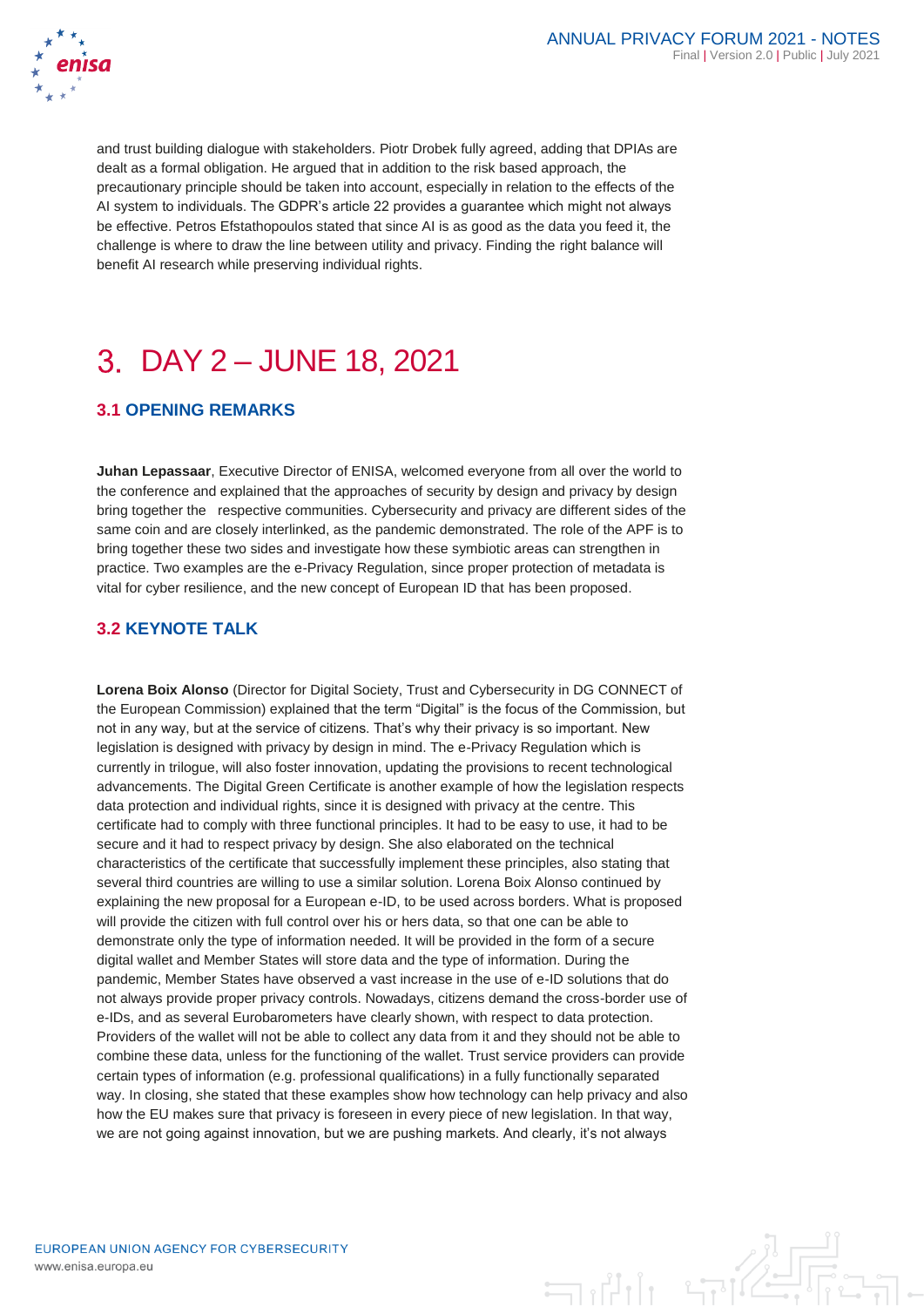

about legislation. EU is funding research in these areas and several interesting projects are currently in development, like the BPR4GDPR<sup>9</sup> and the DEFeND<sup>10</sup> projects.

### **3.3 PANEL SESSION II: EPRIVACY REGULATION**

Panellists: Birgit Sippel (MEP), Antonio Muñoz (Telefónica), Ursula Pachl (BEUC), Moderator: Kai Rannenberg (Goethe University Frankfurt)

Kai Rannenberg introduced the panellists and the topic that had been selected due to the recent developments with regard to the ePrivacy Regulation. He also presented the planned schedule of this panel's discussions aiming for interaction both among the panellists and the audience.

Brigit Sippel, a MEP who is also the Rapporteur of the act in the European Parliament, initially explained the need for an ePrivacy Regulation. Firstly, the previous directive had originally been written with the idea of only binding Telcos and not other communication services (following the entry into force of the Electronic Communications Code<sup>11</sup>, OTTs are also currently covered by the Directive), and secondly, the directive is implemented in different ways across Member States, leading to inconsistency. She also stressed that the primary goal of the Regulation should be to better protect privacy and confidentiality and not to enable new businesses. The new rules should not undermine the current level of protection, awarded under the GDPR and the current ePrivacy directive. In fact, with all the new digitization initiatives, we have to increase the level of protection for privacy in communications, also due to the Charter of Fundamental Rights. Since communication data are very sensitive, further processing for other purposes should not be permitted. Tracking should not be permitted without consent, as it is not transparent and expected and it is not happening in the analogue world, either. Most citizens cannot know if they are tracked, so the principle design should be that you are not tracked, unless you decide to be. Statistical counting can happen, but this should not lead to individual profiles. Data retention could only be done in in accordance with the limitations introduced by the courts and on the basis of a separate law. Brigit Sippel stressed the role of independent authorities to enforce the legislation and stated that it would be important that the supervision is done by Data Protection Authorities without dividing supervision into many different organizations.

Antonio Muñoz from Telefonica, representing ETNO, the European Telecommunications Network Operators' Association, highlighted that ePrivacy is not a sectorial regulation, but has great impact on Telcos. So, we need to find the right balance between innovation, competitiveness, sovereignty and privacy. Rules should also be consistent since data are used for many purposes and differences in legislation hinder innovation. Data are also the source for AI. According to his experience, the GDPR's risk based model has served to provide answers to the difficult situations of the pandemic. The introduction of use-cases within the text of the regulation will prove to be problematic, as new unforeseen technologies are arising. Rigid regulation does not always mean better protection, while flexible regulation fosters innovation and leads to European Digital Sovereignty and better protection. As an example, he indicated the use of foreign solutions for children's education during the pandemic.

Ursula Pachl presented the perspective of consumers on the ePrivacy Regulation stating that the pandemic changed the role of electronic communication services to the point that we are not only relying on them, but we depend on them. That makes even more important the need of a regulation for the companies that know so much about us, and that also includes our children. Consumers have no idea about which company is tracking them and very often they have no choice to say 'no'. The regulation has already been delayed too long in the council. She argued on three key provisions. First, use of the associated metadata should be limited. BEUC is not happy with the current Council wording of art. 6 that includes undefined broad purposes.

<sup>9</sup> See https://www.bpr4gdpr.eu/

- <sup>10</sup> See https://www.defendproject.eu/
- <sup>11</sup> Se[e http://data.europa.eu/eli/dir/2018/1972/oj](http://data.europa.eu/eli/dir/2018/1972/oj)

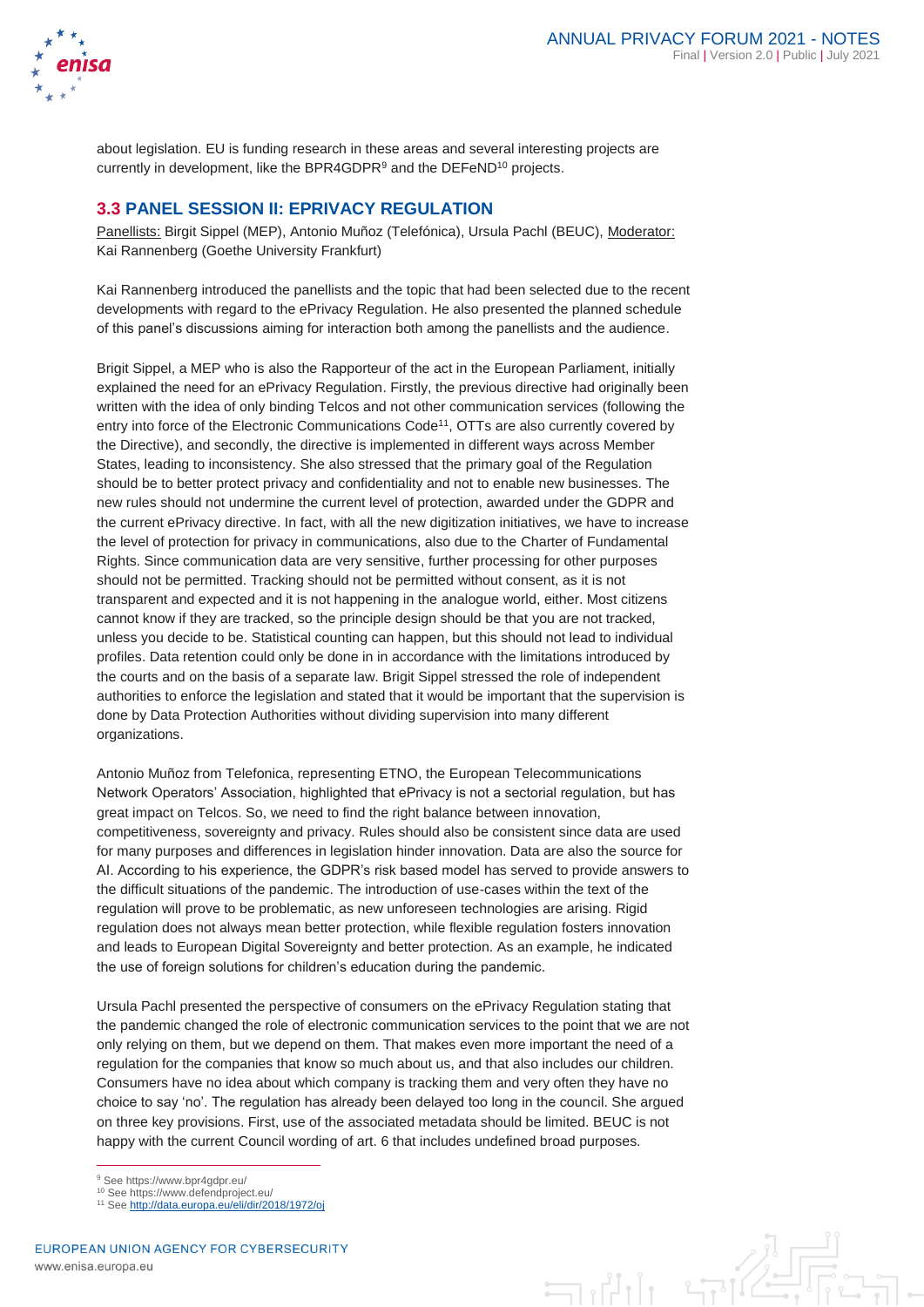

Second, in the protection of terminal equipment in art. 8, the consent of the consumer should be the corner stone and tracking walls should not be allowed. Third, in art. 10 on protection by default, she explained that it is very important that privacy protection comes embedded with the device. Concluding, she stated that the need for these rules is extremely important, that we do need to strike a balance with the commercial interests but the fundamental rights and the freedoms, privacy and autonomy of persons are important for our entire society.

Brigit Sippel presented some of the discussion items of the trilogue for articles 10, 8 and 6 and argued that the privacy principles should be respected and should be implemented in the text. Antonio Muñoz explained that a flexible regulation does not mean freedom for any use of data but using data to develop new technologies that could serve people. So, further compatible processing can be done with the guarantees of art. 6.4 of the GDPR and not for earning money. Availability of technology, as shown in the pandemic, is in favour of people and the balance of the regulation should be between technology, privacy and innovation and not commercial interest vs privacy. Ursula Pachl replied that trust should be deserved and currently consumers show that they are not interested in personalization, unless they are able to decide on that proactively. So, leaving the choice for the compatibility of further processing on the companies worries them, especially as the GDPR experience is not that positive in terms of the proactivity of the supervisory authorities.

In the Q&A section of the panel several participants contributed questions and comments, to which the panellists reacted. Brigit Sippel stated that cookies and 'consent fatigue' is an issue, but the goal of the Regulation is a Privacy by Default approach. Technology can provide solutions that respect this principle and allow any user to change the privacy setting according to his/hers wishes. However, the task of the legislators is to tackle issues of misuse and disrespect of users and we need binding rules to achieve that and not to deal with conflicts after they happen, since authorities take time to resolve cases, especially with the big players. Antonio Muñoz stated that privacy is a competition factor. Telcos have done great efforts to respect privacy legislation and not only because it is a fundamental right, but also because of its competitive market value. Their goal is to use data in order to understand patterns of society, pseudonymised data with minimal impact to individuals. He added that tools already present in the GDPR, like certifications and seals, auditing tools and BCRs, could play a role in the ePrivacy Regulation to increase people's trust in Telcos. Ursula Pachl explained that the use of intrusive cookie banners and dark patterns is not compliant with the GDPR and the ePrivacy directive. However we are faced with several intrusive notices because the surveillance model is already in place and that is a situation that should change. She noted that the level of consu;er complaints on the Telco industry is high for several years, although not in privacy issues, but that indicates that it's not the industry sector that consumers can easily trust. In reply to Antonio's remark on the further use of information, she stated that it should be up to the user to decide, and if users trust the companies, they will easily consent to such a use of their data. She also mentioned that users should be asked only once, and that dark patterns are an increasing problem, since consumers are manipulated to consent. That issue of dark patterns can also be tackled through consumer protection legislation or the Digital Services Act. Brigit Sippel added that even the use of pseudonymous data for research purposes cannot be considered as without effects to individuals, reminding of the case of Cambridge Analytica. For certificates as means to get back trust she explained that it is not the answer to the problem, for several reasons, e.g. because of the large number of available certifications or the rapid change of technology that might make past certifications obsolete. On the other hand, transparency and cooperation with DPAs could provide a safer solution.

Juhan Lepassaar was invited to intervene towards the end of the session and emphasised that the regulation is needed as soon as possible. It is not only a matter of privacy but it also affects security and the resilience of the systems that we build in the digital society. This urgency has been highlighted by the pandemic where a number a services became mainstream, leading to immense data sharing. That's why stronger rules are needed to adequately protect these data.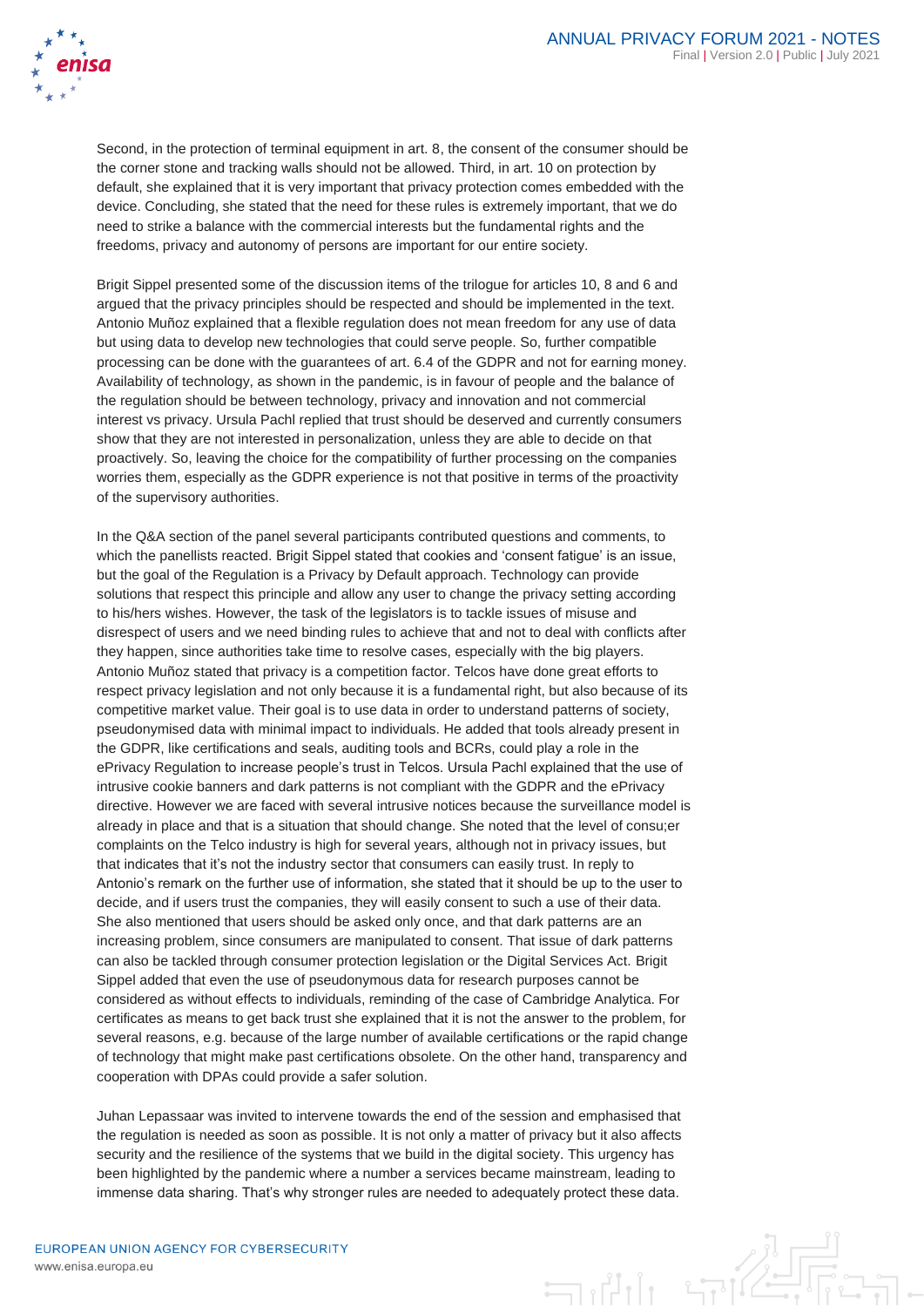

In the final round of statements, Ursula Pachl stressed the urgency of the ePrivacy regulation, calling the negotiators to do their best efforts and that, at the very least, decision makers should ensure the same level of protection as the current legislation. She also called on citizens to apply pressure to their government and MEPs and empower civil society organizations that represent consumer's interests. Antonio Muñoz argued that the current legislation that dates from 2002, cannot tackle new technological challenges, but it is important to have the smartest rules as possible. People should trust players that try to be more transparent through transparency centres and try to be in touch with their customers. A smart customer should have a smart provider and smart authorities. Brigit Sippel agreed on the urgency of the legislation but stated that she can't provide a date, especially taking into account the time it took the European Council to decide on a common position. She argued that it is time to find a better way to deal with new technologies, protecting privacy, and it would be great if companies and researchers could develop a way to comply with available standards and legislation, so it should be a common effort from different areas and sectors to ensure that privacy will still exist in the next century.

# **3.4 INVITED TALK - OUT OF CONTROL: HOW CONSUMERS ARE EXPLOITED BY THE ONLINE ADVERTISING INDUSTRY**

**Final text pending approval by the speaker**

### **3.5 PANEL SESSION III: TOWARDS ENGINEERING DATA PROTECTION PRINCIPLES**

Panelists: Veronica Jarnskjold Buer (Norwegian DPA), Massimo Attoresi (EDPS), Monika Adamczyk (ENISA), Moderator: Peter Kraus (EDPB)

Peter Kraus introduced the panellists and presented the panel's topic which was connected with the concepts of data protection by design and by default. The EDPB has provided guidance on this topic $12$  in order to operationalize these concepts and all the panellists had been involved in the drafting of this text.

Monika Adamczyk, from ENISA, focused on pseudonymization, one of the measures proposed by the GDPR. It is a measure appropriate not only for data minimization but also for security. ENISA has already published relevant recommendations<sup>13</sup>. She briefly mentioned several pseudonymization techniques, like simply replacing id's with numbers, using masking, obscuring data, using hashes, symmetric or asymmetric encryption. Choosing the right technique is not trivial task. A data controller should take into account several factors, the purpose of the processing, use of data after pseudonymization, the actors and apply a risk based approach. ENISA in the aforementioned recommendations proposes three approaches for pseudonymization policy.

Massimo Attoresi, deputy head of technology and privacy unit of the EDPS, presented the agency's activities for data protection by design and by default. The IPEN initiative was launched on 2013 to fill the gap and bring dialogue between lawyers and engineers. After the GDPR took effect, when these concepts became mandatory obligations, the IPEN is trying to investigate the state of the art on these two areas. In previous years the role of encryption was analysed, whereas the pandemic led to a global privacy engineering exercise on covid-19

<sup>12</sup> See https://edpb.europa.eu/our-work-tools/our-documents/guidelines/guidelines-42019-article-25-data-protection-designand\_en

<sup>13</sup> Se[e https://www.enisa.europa.eu/news/enisa-news/cybersecurity-to-the-rescue-pseudonymisation-for-personal-data](https://www.enisa.europa.eu/news/enisa-news/cybersecurity-to-the-rescue-pseudonymisation-for-personal-data-protection)[protection](https://www.enisa.europa.eu/news/enisa-news/cybersecurity-to-the-rescue-pseudonymisation-for-personal-data-protection) for available reports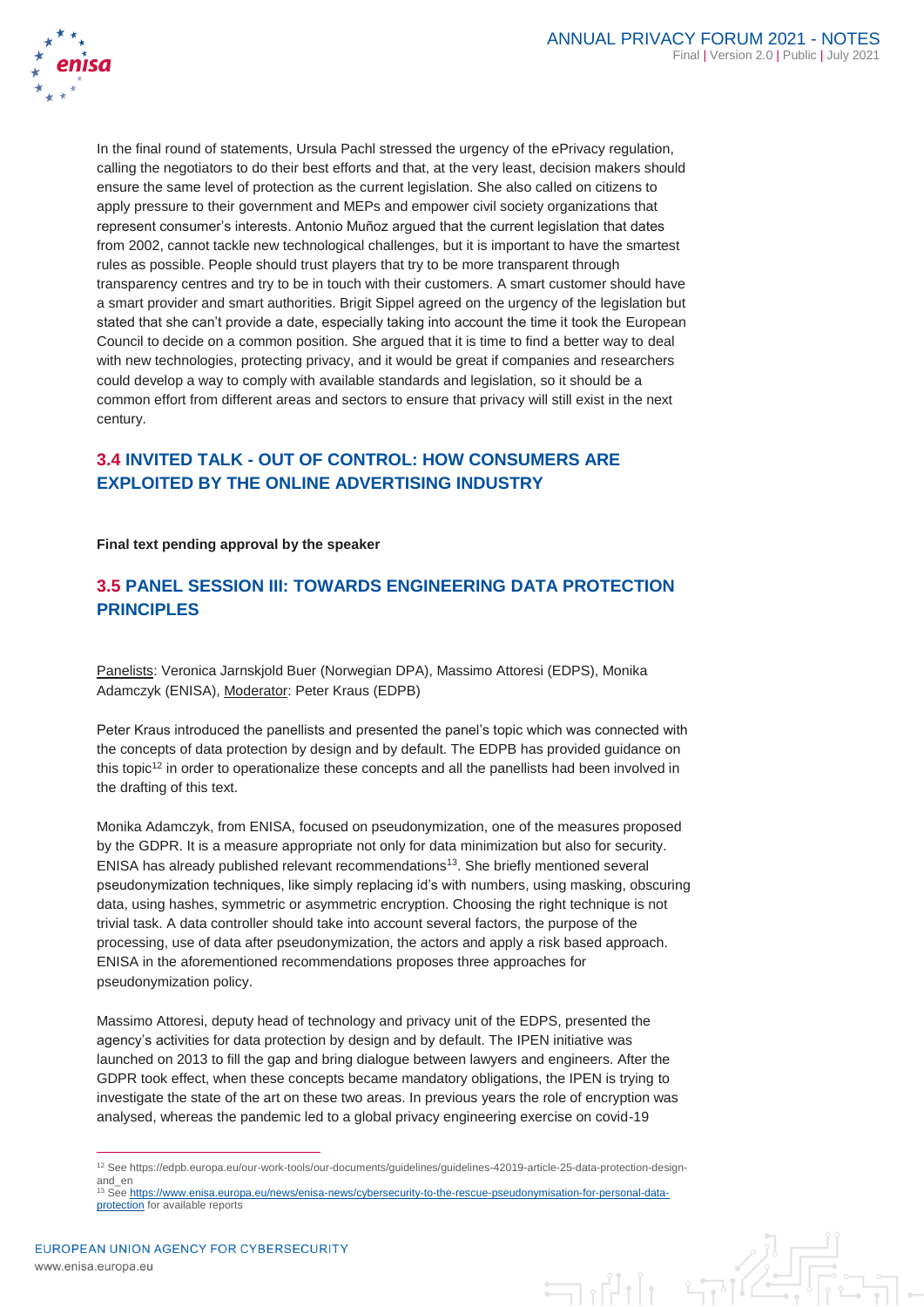

tracing apps. The effectiveness of the protection of individuals depends on a multidisciplinary analysis of the problem in its entirety. This year, with the emergence of the AI regulation, IPEN focused on the use of synthetic data instead of real data, as one of the possible technologies to mitigate privacy risks, in certain use cases, e.g. in machine learning models, or software testing. Massimo Attoresi stated that privacy engineering needs a community of practitioners and that its success will depend on how much it will be integrated in the existing technological practice, just as security is nowadays integrated in ICT. He also presented several initiatives of the EDPS like providing guidance and inspection tools and collaborate with other DPAs. He finished by declaring that data protection by design and by default is always in the centre of the EDPS's opinions.

Veronica Jarnskjold Buer, the head of the technology department of the Norwegian DPA, noted that the Norwegian DPA has published guidance for software development with Data Protection by Design and by Default<sup>14</sup>. At the same time, they launched a relevant annual competition for professionals and students, in order to increase awareness and demonstrate good practical examples. Although none of the winners perfectly complied with the whole of the GDPR, they have managed to successfully incorporate at least one of the key elements of the regulation. She proceeded by presenting the winners of the four previous years. Solutions that won exhibited elements like supporting the access of user rights, online access -without downloading- to rich but anonymized data for research purposes, a method for creating synthetic test data without losing the existing business logic, anonymous tokens which deliver one-time unlinkable signatures and allow for authentication and anonymity after the first identification phase.

Answering a question Monika Adamczyk stated that measuring the improvement of data protection, after data protection by design techniques have been implemented, would be difficult. One of the ways would be through regular risk assessment that would identify whether risks are still important. It is also important to assess how well the data are used in respect of the purpose of the processing. Massimo Attoresi added that the continuous assessment is important even for encryption, reminding the evolution of quantum computing. Veronica Jarnskjold Buer pointed out that to make digital society more privacy friendly, developers should be trained so they understand the essence of privacy by design, so they can code the requirements in their products. Massimo Attoresi suggested a template of a project chart, with steps to implement functional and non-functional requirements. Monika Adamczyk mentioned that it is also crucial that the data protection by design is part of the organization's culture. Often, although there are good intentions, functionality and delivery of product prevail. All panellists agreed on the need to use a privacy framework and relevant DPAs guidance (e.g. the Norwegian on software development and guidance on DPIAs from EDPB and several DPAs) when developing new products.

In the final round of statements Massimo Attoresi explained that the EDPS that has an important role as advisor to the legislator is thinking to provide in the future more hands on support to institutions. Monika Adamczyk added that ENISA is continuing work in Privacy Enhancing Technologies preparing new recommendations on advanced techniques, like homomorphic encryption, zero knowledge proof, secure multi party computation and is watching the rapid advancements in order to provide practical advice. Veronica Jarnskjold Buer stated that they will continue their activities. In the strategy of the country's DPA for the next two years, is to focus on the notions of data protection by design and by default. She also reminded the establishment of a sandbox in the DPA, and stated that it is expected that future projects will be more technology oriented.



<sup>14</sup> See https://www.datatilsynet.no/en/about-privacy/virksomhetenes-plikter/innebygd-personvern/data-protection-by-designand-by-default/